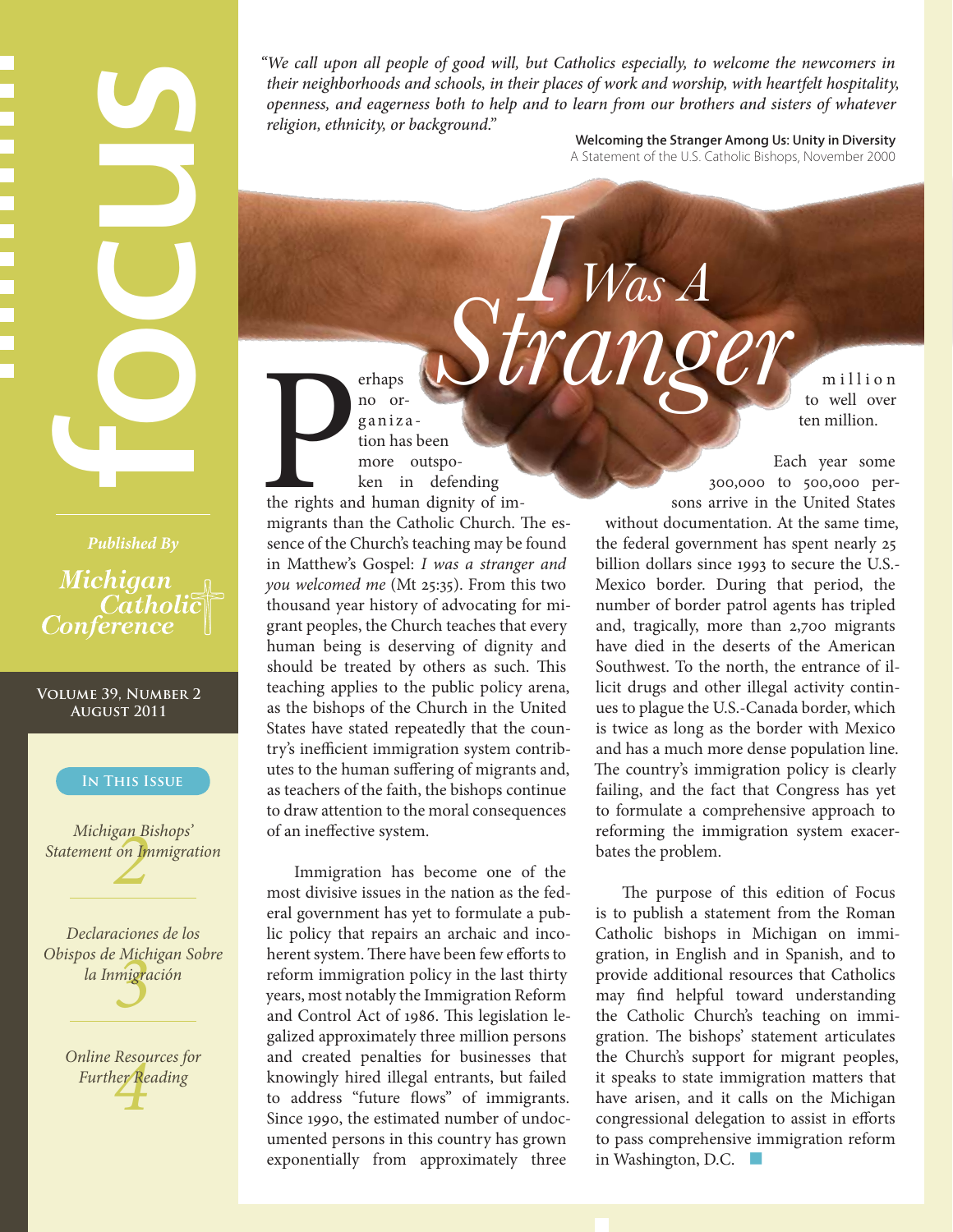# *Michigan Bishops' Statement on Immigration*

Example 18 and Technology of the Roman Catholic Bishops in Michigan, bring our voices as teachers of the faith to the ongoing public debate over immigration policy. We do so with deep concern about the effectiveness of the Michigan, bring our voices as teachers of the faith to the ongoing public debate over immigration policy. We do so with deep concern about the effectiveness of the nation's immigration system and the lack of a consistent federal policy that addresses the common good for all peoples in the country.

We support the positive impact migrant communities have made in our country, and especially in our state. We recognize the right of our country to regulate its own borders to control immigration. We believe that borders must be regulated with justice and mercy as people have a Godgiven right to migrate when necessary to sustain their lives and their families. We empathize with those children born in the United States who later see their parents deported while the children are still minors. We realize that an ineffective immigration system has in some places and at some times led to negative ramifications, such as increased crime and a proliferation of the drug trade.

While these national immigration problems must be resolved, it is unfair and mistaken to blame the undocumented for problems more accurately attributed to a failed policy. The federal government has the responsibility to enact and enforce laws that treat migrant peoples with

the same dignity as its native-born citizens. As such, there must be a concerted effort to find a pathway toward citizenship for undocumented persons who live here, who work here, have raised a family here and have contributed to the common good.

Because Congress has yet to develop a comprehensive immigration policy, the reality is that state legislatures are attempting to address this issue. We acknowledge the state's authority to enact its own legislation; however, continued failure at the federal level to enact comprehensive immigration reform does not mean that the state should pursue policies more appropriately addressed by national immigration authorities and the United States Congress.

Should our state policy-makers debate immigration legislation we, as moral leaders and teachers of faith, believe any proposed measure must strive to:

- Uphold the human dignity of all persons and work against any injustice which would compromise the dignity of immigrants.
- Promote and give priority to the reunification of families.
- Recognize the rich contribution to the community by those immigrants and migrants who work and live here.

As the national immigration debate lingers, we encourage all Catholics to turn to the rich and long-standing teachings of the Church on immigration and the proper dignity that must be afforded to all human persons. *I was a stranger and you welcomed me* (Matthew 25:35). We encourage members of the Michigan Legislature to reject measures that impugn immigrants—especially the undocumented; and we encourage the Michigan congressional delegation in Washington, D.C. to contribute to federal efforts that seek to fix the nation's immigration system. ■

**Most Reverend Allen H. Vigneron** Archbishop of Detroit

**Most Reverend Bernard A. Hebda** Bishop of Gaylord **Most Reverend Walter A. Hurley** Bishop of Grand Rapids

**Most Reverend Paul J. Bradley** Bishop of Kalamazoo **Most Reverend Earl A. Boyea** Bishop of Lansing

**Most Reverend Alexander K. Sample** Bishop of Marquette **Most Reverend Joseph R. Cistone** Bishop of Saginaw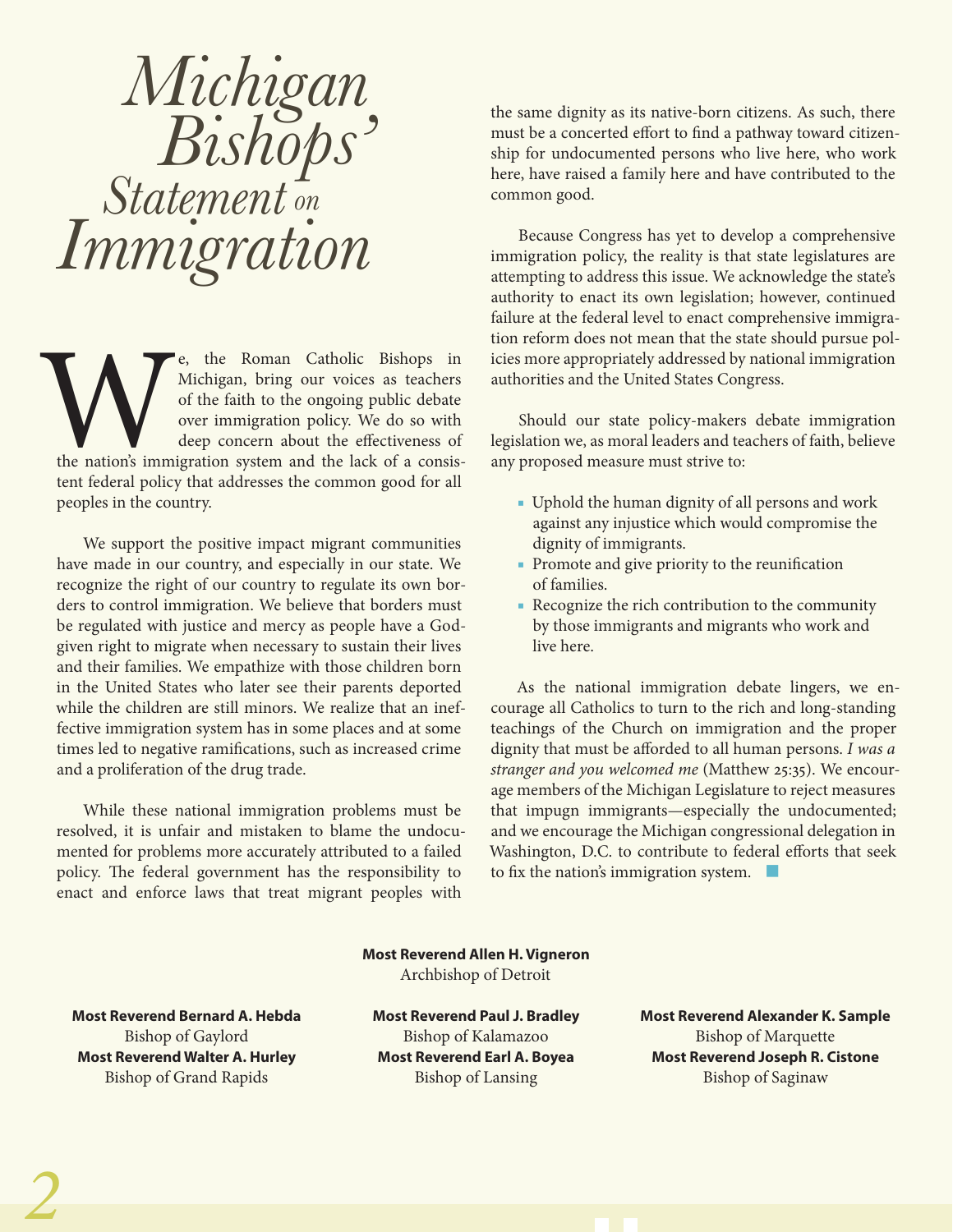*Declaraciones de los Obispos de Michigan Sobre la Inmigración*

Sosotros, los obispos católicos romanos en Michigan, traemos nuestras voces como maestros de la fe al debate público sobre la política migratoria. Lo hacemos con pro-<br>funda preocupación acerca de la efectividad del sistema Michigan, traemos nuestras voces como maestros de la fe al debate público sobre la política migratoria. Lo hacemos con profunda preocupación acerca de la efectividad del sistema migratorio de la nación y la falta de una política pública federal coherente que trabaje por el bien común de todos en el país.

Apoyamos el impacto positivo que las comunidades migrantes han tenido en nuestro país y especialmente en nuestro estado. Reconocemos el derecho de nuestro país de regular sus propias fronteras para controlar la inmigración. Creemos que las fronteras deben ser reguladas con justicia y misericordia, ya que la gente tiene un derecho divino a emigrar cuando es necesario para preservar sus vidas y mantener a sus familias. Nos solidarizamos con los niños nacidos en los Estados Unidos que luego ven a sus padres ser deportados, mientras los hijos son aún menores de edad. Estamos conscientes de que un sistema migratorio ineficaz tiene ramificaciones negativas en algunos lugares y en algunos momentos, tales como un aumento en la delincuencia y la proliferación del tráfico de drogas.

Si bien estos problemas nacionales de inmigración deben ser resueltos, es injusto y equivocado culpar a los indocumentados por los problemas, que con mayor exactitud pueden ser atribuidos a una política fracasada. El gobierno federal tiene la responsabilidad de promulgar y aplicar leyes

que traten a las personas inmigrantes con la misma dignidad a que sus ciudadanos nativos. Como tal, debe haber un esfuerzo concertado para encontrar una vía hacia la ciudadanía para los indocumentados que viven aquí, que trabajan aquí, han formado una familia aquí y han contribuido al bien común.

Debido a que el Congreso aún tiene que desarrollar una política migratoria integral, la realidad es que las legislaturas estatales están tratando de resolver este problema. Reconocemos la autoridad del estado para promulgar su propia legislación, sin embargo, el continuo fracaso a nivel federal para aprobar una reforma migratoria integral no significa que el estado deba aplicar políticas que deben ser resueltas más apropiadamente por las autoridades nacionales de inmigración y el Congreso de los Estados Unidos.

En caso de que los políticos de nuestro estado debatan las leyes de inmigración, nosotros, como líderes morales y maestros de la fe, creemos que la medida propuesta debe:

- Respetar la dignidad humana de todas las personas y trabajar contra cualquier injusticia que pueda comprometer la dignidad de los inmigrantes.
- Promover y dar prioridad a la reunificación de las familias.
- Reconocer la valiosa contribución a la comunidad que hacen los inmigrantes y los migrantes que trabajan y viven aquí.

A medida que el debate nacional sobre inmigración se prolonga, alentamos a todos los católicos a que recurran a las ricas y antiguas enseñanzas de la Iglesia sobre la inmigración y la dignidad que debe proporcionarse a todos los seres humanos. *"Yo era un forastero y me diste la bienvenida"*  (Mateo 25:35). Alentamos a los miembros de la legislatura de Michigan a rechazar las medidas que atentan contra los inmigrantes, especialmente los indocumentados y alentamos a la delegación de Michigan en el Congreso en Washington, DC, para que contribuyan a los esfuerzos federales que tratan de arreglar el sistema de inmigración del país. |

# **Reverendísimo Allen H. Vigneron** Arzobispo de Detroit

**Reverendísimo Bernard A. Hebda** Obispo de Gaylord **Reverendísimo Walter A. Hurley**

Obispo de Grand Rapids

**Reverendísimo Paul J. Bradley** Obispo de Kalamazoo **Reverendísimo Earl A. Boyea** Obispo de Lansing

**Reverendísimo Alexander K. Sample** Obispo de Marquette **Reverendísimo Joseph R. Cistone** Obispo de Saginaw